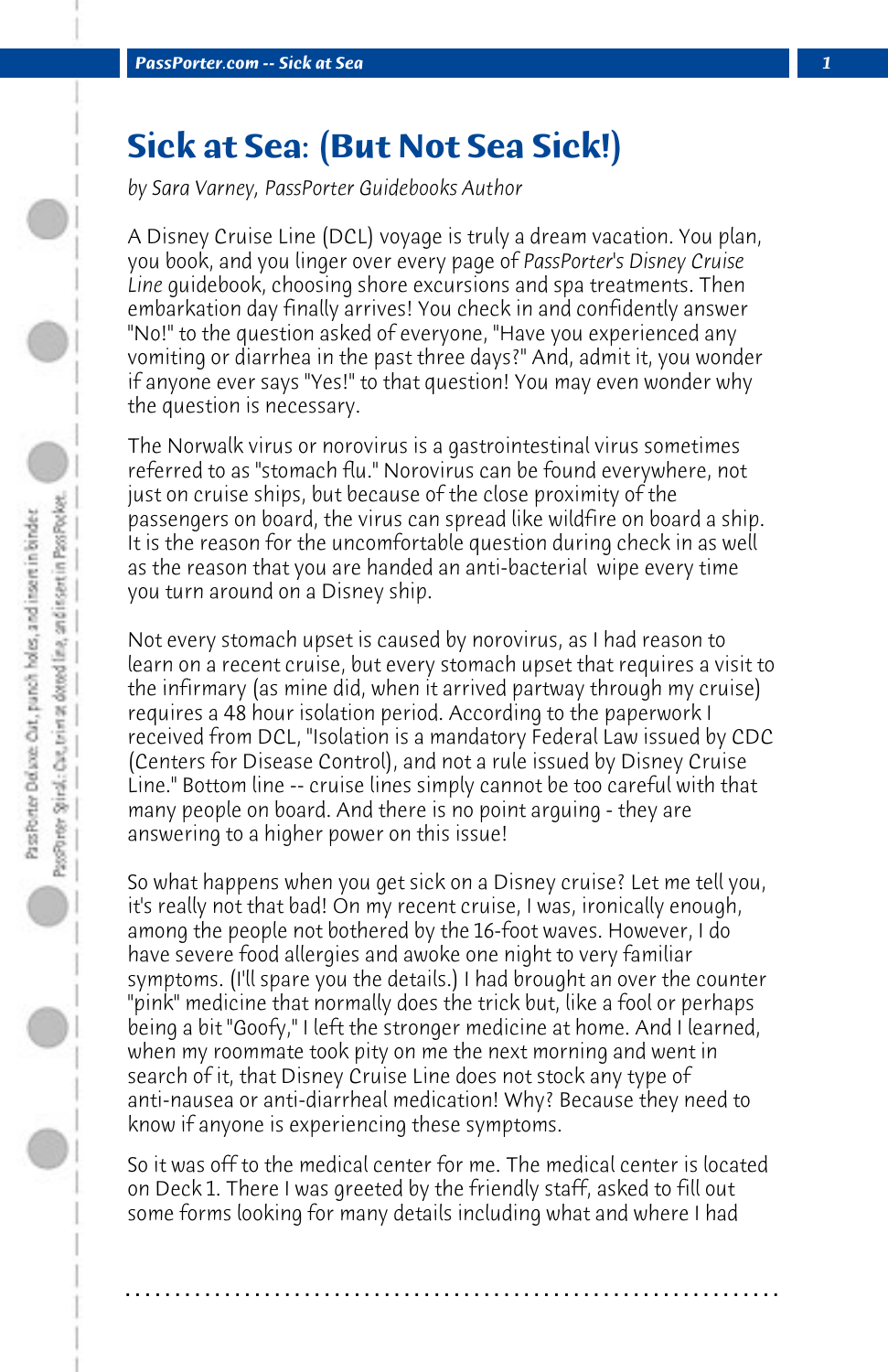eaten for the past three days, and then shown to an examination room.

A few minutes later, I met Dr. Le Roux, a charming physician from South Africa. After some questions and some poking and prodding of my abdomen, he determined that while my food allergy may be the culprit, there was also a good chance of it being norovirus. He explained the isolation policy -- isolation of 48 hours from your last incident of symptoms. He also gave me the good news - he would be giving me medications for my symptoms. Best news I'd had all morning, as by this point I was so miserable feeling better was all I cared about. Isolation, shmisolation, just give me the pills!

I was given a packet of paperwork with instructions for the medications, a bill in case I wanted it for my records (although I was not charged for this visit or the medications), and the contact information for the guest services team who would be looking after me for the next 2 days.

Let me just say -- if you have to be ill and in isolation, the Disney Cruise Line is definitely not a bad place to be. I was well taken care of, probably better than I would have been at home! While in isolation you receive the following:

 \* Any shore excursions that you had scheduled will be canceled and refunded to your account, as obviously you will not be able to participate.

 \* Board games, DVDs, and DVD players, toys (for children ages 3-17), and even pediatric popsicles are available upon request. (I watched The Da Vinci Code and Mr. Magorium's Wonder Emporium during my stay.)

 \* Non-alcoholic beverages will be brought to you at no charge. I was brought ginger ale, bottled water, and Powerade within an hour of being back in my room.

 \* Meals will be provided in your room from your scheduled dining room each evening. (No, you cannot order from Palo!) I was contacted each evening by our head server to see what I wanted. Room service is available 24 hours a day as well. Be sure to ask if you need or want something special. They were able to accommodate my request for toast and broth at 7:00 at night!

\* Afternoon Tea will be provided upon request.

 \* Complimentary laundry service will be provided for any items worn or soiled while you were sick. I sent the nightgown and clothes that I wore that morning, and had them back cleaned and hung within 90 minutes!

 \* You also have a Guest Services team assigned to you during your isolation. (Otherwise known as the concierge team, who normally services the guests in the suites!) Patty and Richard called me every few

**. . . . . . . . . . . . . . . . . . . . . . . . . . . . . . . . . . . . . . . . . . . . . . . . . . . . . . . . . . . . . . . . . .**